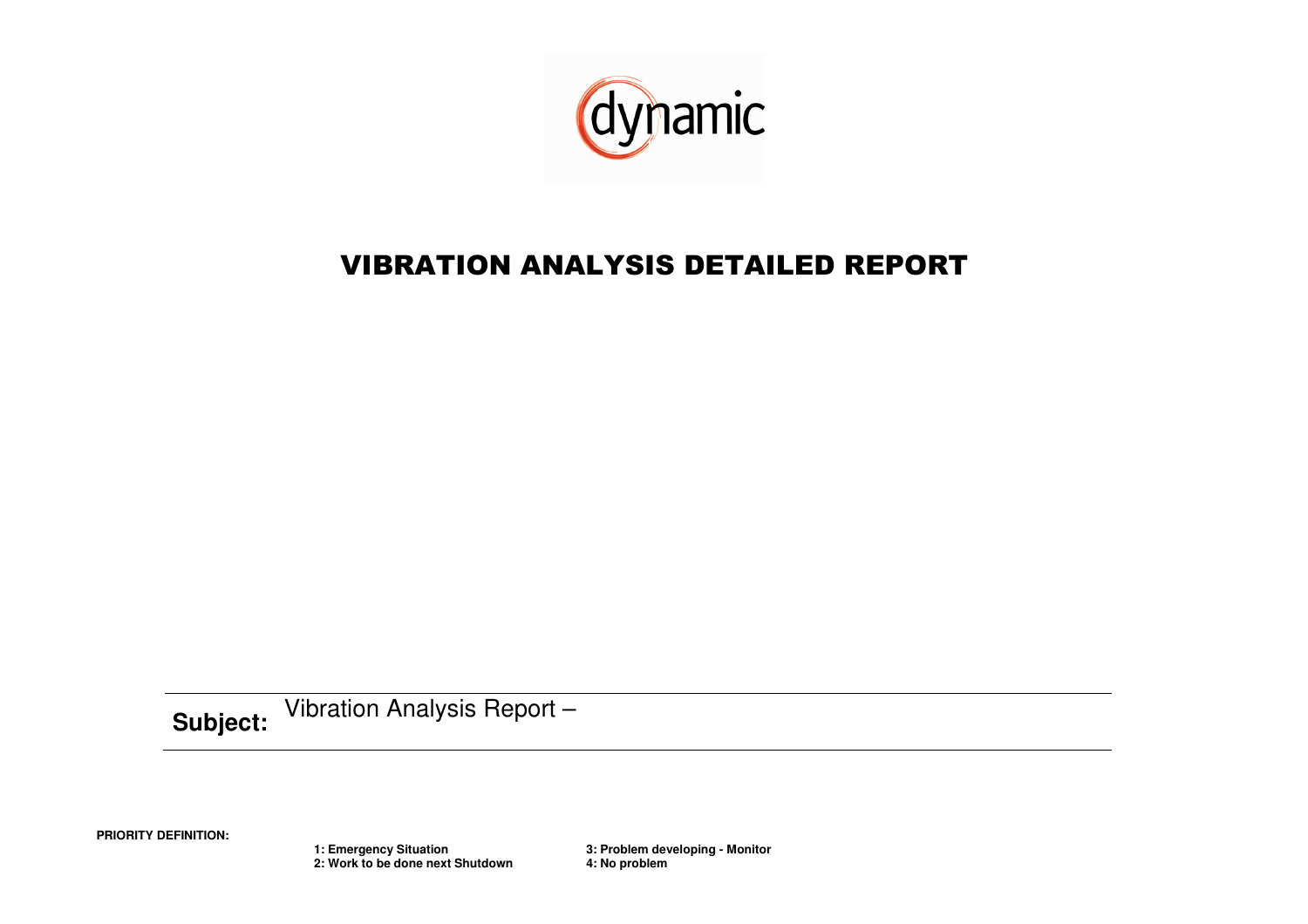

Machine ID: Top Screw Pump No. 1<br>Plant: Inlet Pump Station Plant: Inlet Pump Station<br>Date: June 2014 June 2014



| <b>Machine Component:</b> | Entire machine | <b>Fault Reported:</b>       | None |
|---------------------------|----------------|------------------------------|------|
| Diagnosis:                | None           | <b>Recommendations:</b> None |      |

**Comments:** The overall values collected on this machine are low and satisfactory. No obvious and/or serious problems to be reported at the time of data collection on this machine. No action required here for now.

### **ENV ACC – MOTOR DE BRG**



**PRIORITY DEFINITION:** 

 **1: Emergency Situation 3: Problem developing - Monitor 2: Work to be done next Shutdown 4: No problem**

3: Problem developing - Monitor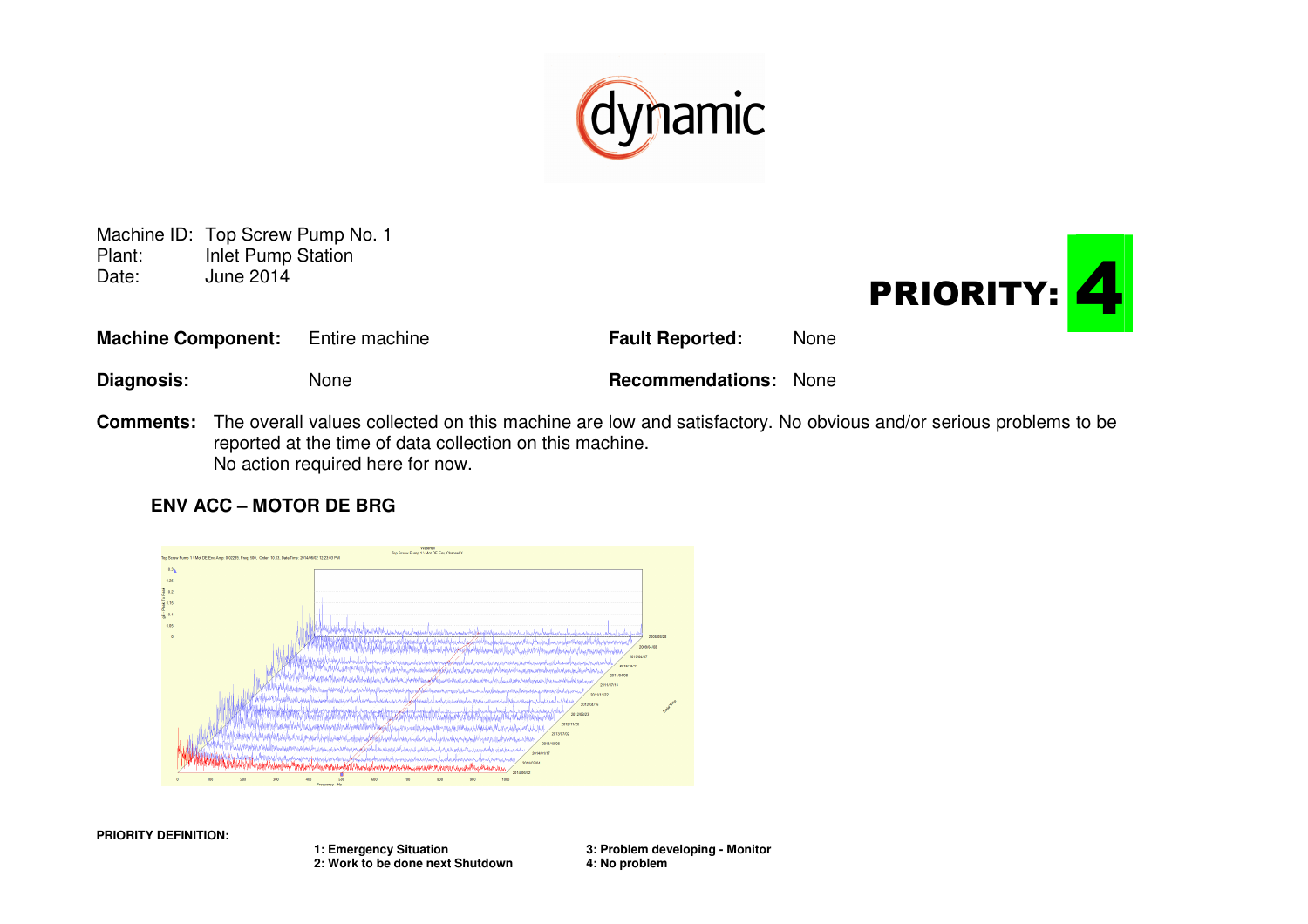

Machine ID: Top Screw Pump No. 2<br>Plant: Inlet Pump Station **Inlet Pump Station** Date: June 2014



| <b>Machine Component:</b> | Entire machine | <b>Fault Reported:</b>       | <b>None</b> |
|---------------------------|----------------|------------------------------|-------------|
| Diagnosis:                | None           | <b>Recommendations:</b> None |             |

**Comments:** The overall values collected on this machine are low and satisfactory. No obvious and/or serious problems to be reported at the time of data collection on this machine. No action required here for now.

### **ENV ACC – GEARBOX INPUT DE BRG**



**PRIORITY DEFINITION:** 

 **1: Emergency Situation 3: Problem developing - Monitor 2: Work to be done next Shutdown 4: No problem**

3: Problem developing - Monitor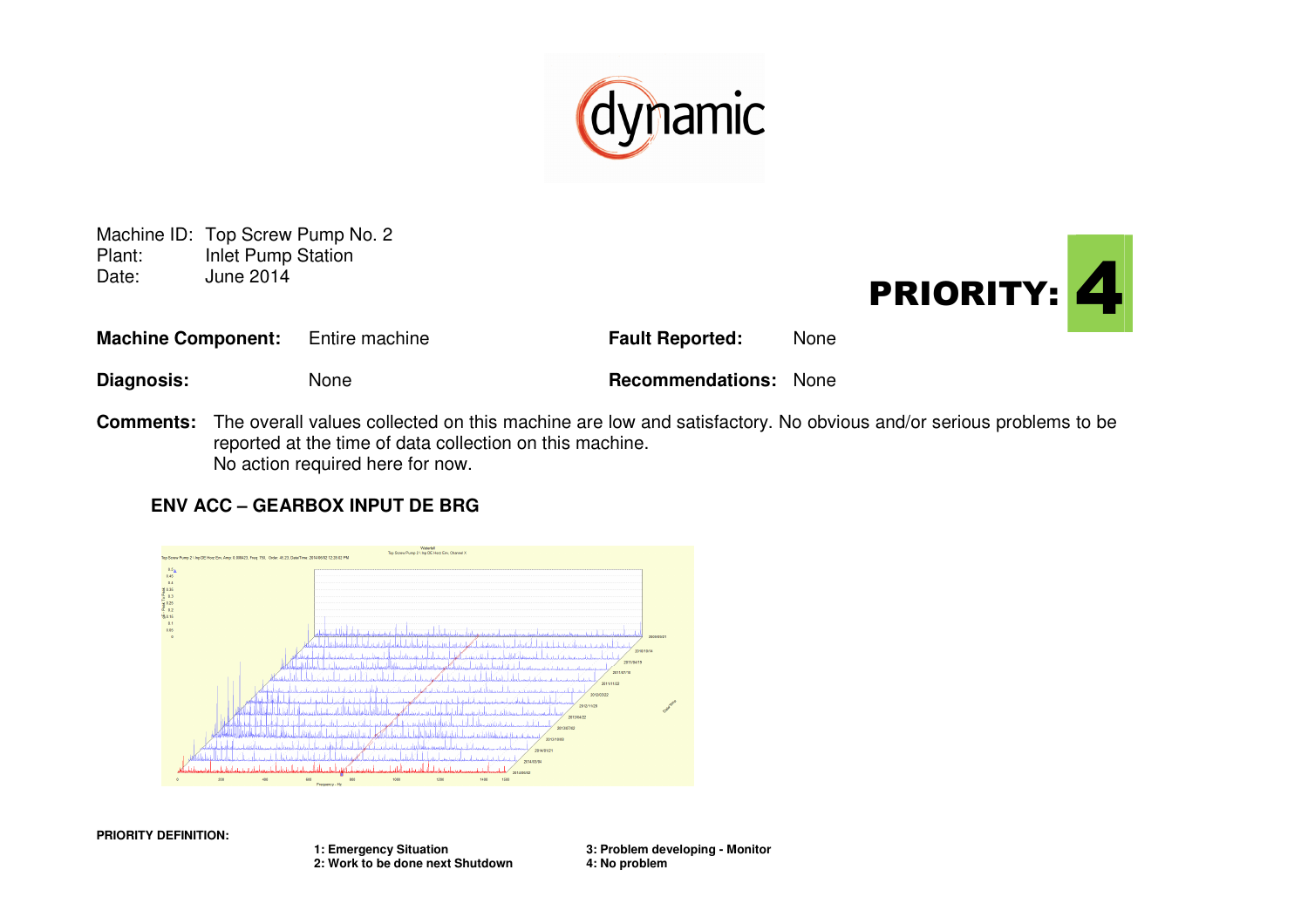

Machine ID: Top Screw Pump No. 3<br>Plant: Inlet Pump Station **Inlet Pump Station** Date: June 2014



| <b>Machine Component:</b> | Entire machine | <b>Fault Reported:</b>       | <b>None</b> |
|---------------------------|----------------|------------------------------|-------------|
| Diagnosis:                | <b>None</b>    | <b>Recommendations:</b> None |             |

**Comments:** The overall values collected on this machine are low and satisfactory. No obvious and/or serious problems to be reported at the time of data collection on this machine. No action required here for now.

## **ENV ACC – MOTOR DE BRG**



**PRIORITY DEFINITION:** 

 **1: Emergency Situation 3: Problem developing - Monitor 2: Work to be done next Shutdown 4: No problem**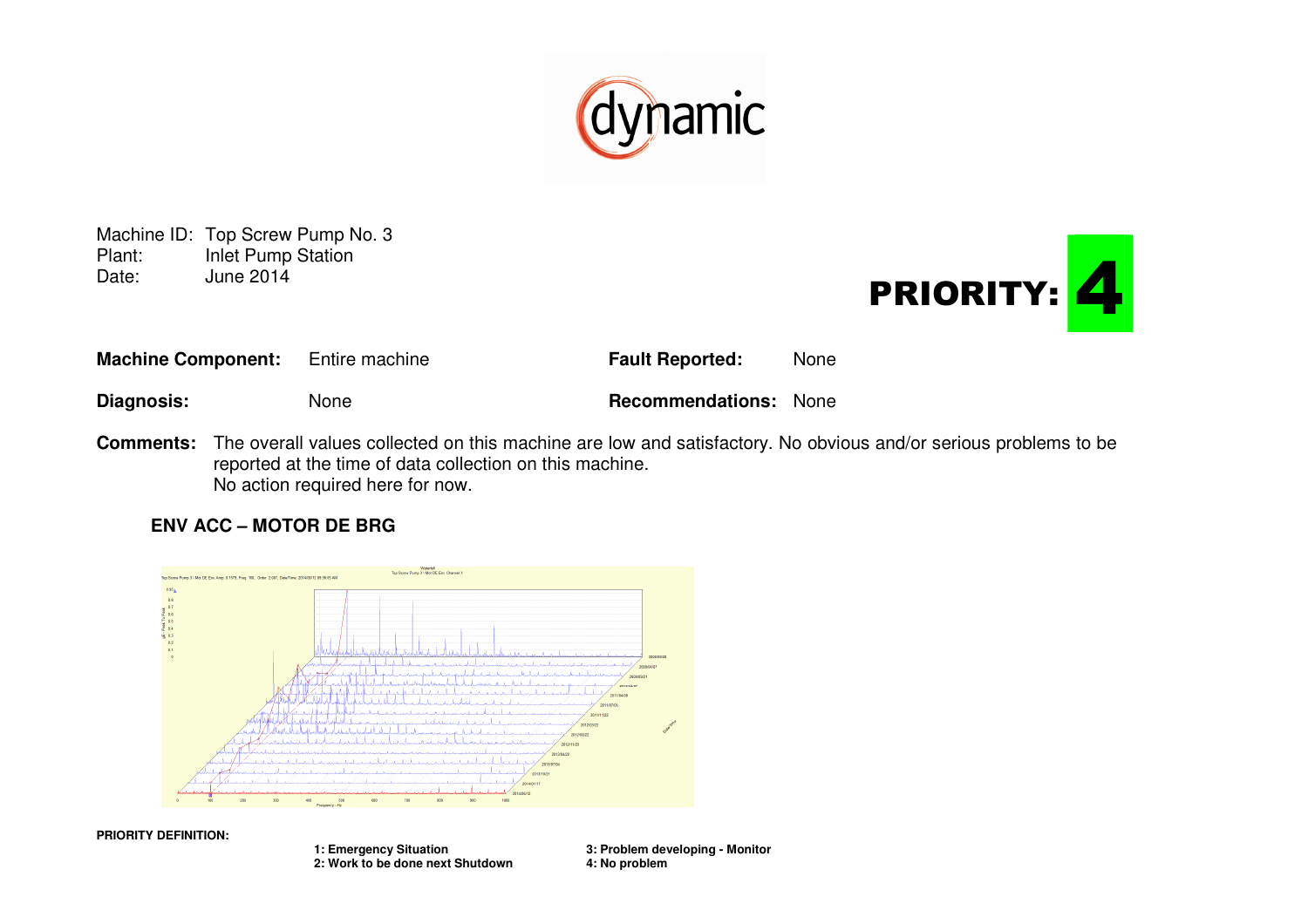

Machine ID: Top Screw Pump No. 7<br>Plant: Inlet Pump Station **Inlet Pump Station** Date: June 2014



| <b>Machine Component:</b> | Gearbox                                                                                                             | <b>Fault Reported:</b> | 1 x RPM                                                             |
|---------------------------|---------------------------------------------------------------------------------------------------------------------|------------------------|---------------------------------------------------------------------|
| <b>Diagnosis:</b>         | Looseness                                                                                                           |                        | <b>Recommendations:</b> Re-tighten gearbox loose hold down<br>bolts |
|                           | Commenter. The current united eatherly and this medicine and realistations. We see ited water that the current unit |                        |                                                                     |

**Comments:** The overall values collected on this machine are low and satisfactory. We can just notice that the overall values for the velocity signal have been gradually and slowly increasing over the past 3 surveys, and we notice during the data collection that some of the gearbox hold-down bolts are loose.

We would recommend that you re-tighten the lose gearbox hold-down bolts.

**VELOCITY – GEARBOX OUTPUT NDE BRG** 



**PRIORITY DEFINITION:** 

 **1: Emergency Situation 3: Problem developing - Monitor** 2: Work to be done next Shutdown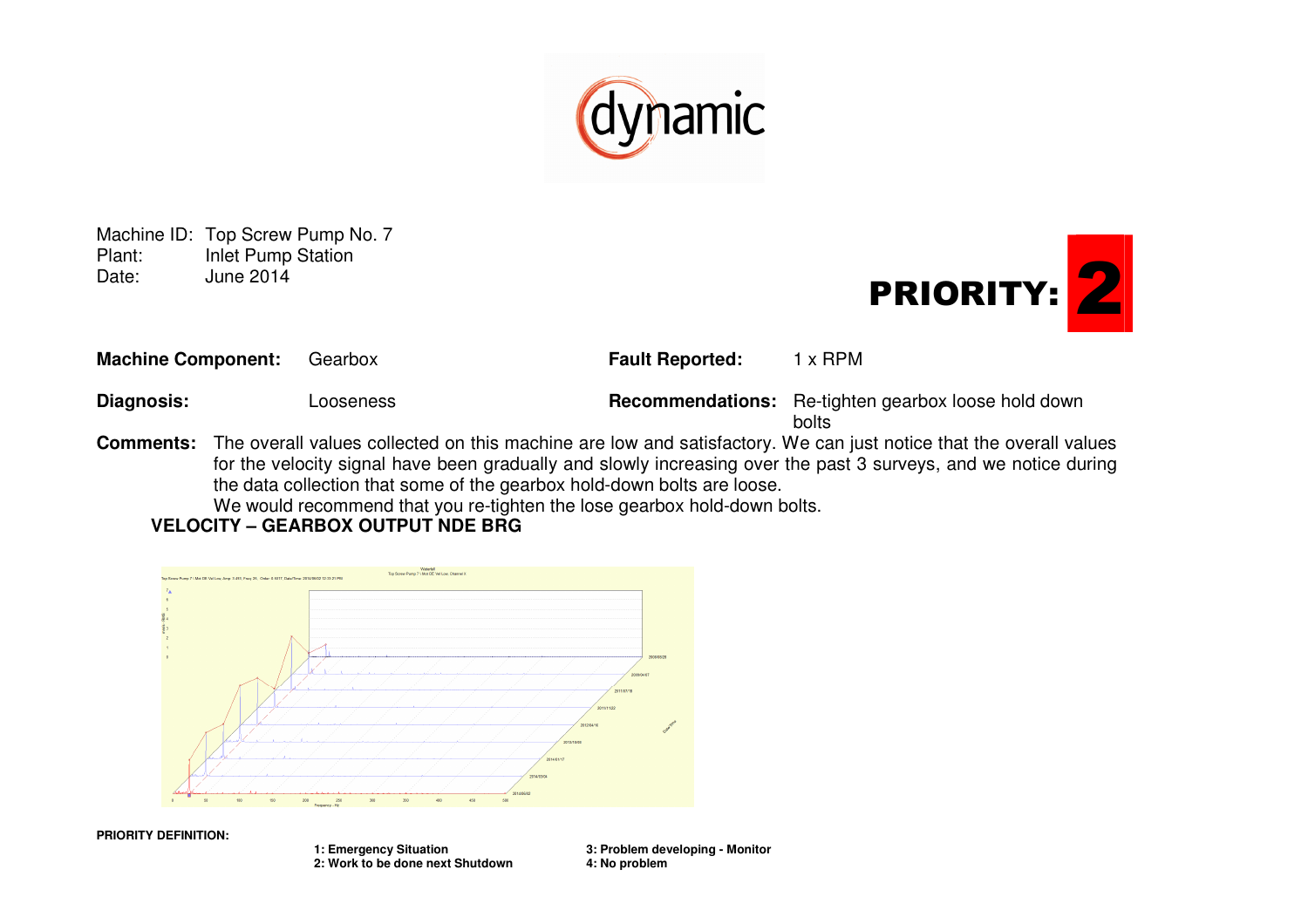

Machine ID: Top Screw Pump No. 8<br>Plant: Inlet Pump Station Plant: Inlet Pump Station<br>Date: June 2014 June 2014



| <b>Machine Component:</b> | Entire machine | <b>Fault Reported:</b>       | <b>None</b> |
|---------------------------|----------------|------------------------------|-------------|
| <b>Diagnosis:</b>         | None           | <b>Recommendations:</b> None |             |

**Comments:** The overall values collected on this machine are low and satisfactory. No obvious and/or serious problems to be reported at the time of data collection on this machine. No action required here for now.

### **ENV ACC – MOTOR DE BRG**



**PRIORITY DEFINITION:** 

 **1: Emergency Situation 3: Problem developing - Monitor 2: Work to be done next Shutdown 4: No problem**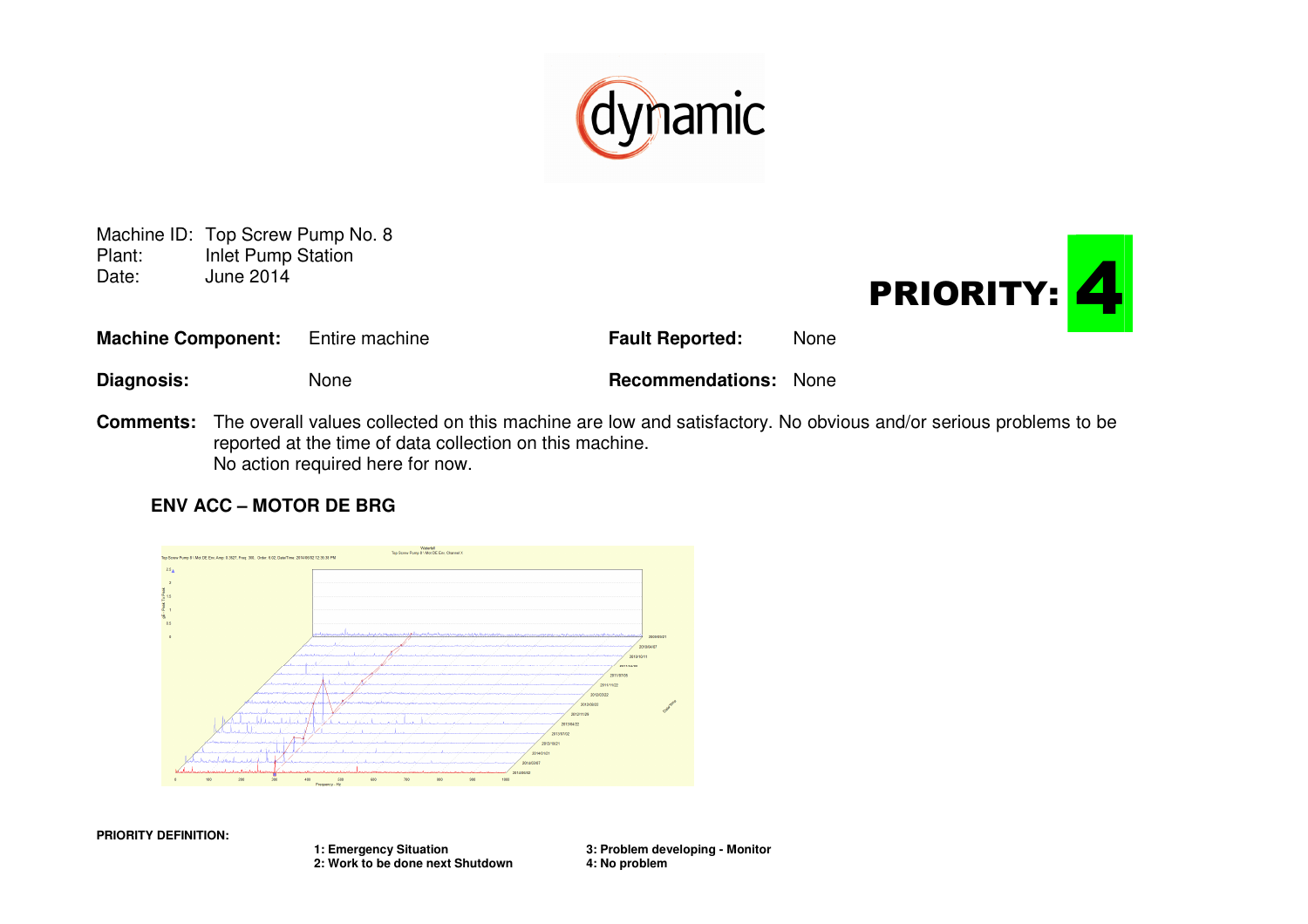

Machine ID: Top Screw Pump No. 9<br>Plant: Inlet Pump Station **Inlet Pump Station** Date: June 2014



| <b>Machine Component:</b> | Entire machine | <b>Fault Reported:</b>       | <b>None</b> |
|---------------------------|----------------|------------------------------|-------------|
| Diagnosis:                | None           | <b>Recommendations:</b> None |             |

**Comments:** The overall values collected on this machine are low and satisfactory. No obvious and/or serious problems to be reported at the time of data collection on this machine. No action required here for now.

### **ENV ACC – MOTOR DE BRG**



**PRIORITY DEFINITION:** 

 **1: Emergency Situation 3: Problem developing - Monitor 2: Work to be done next Shutdown 4: No problem**